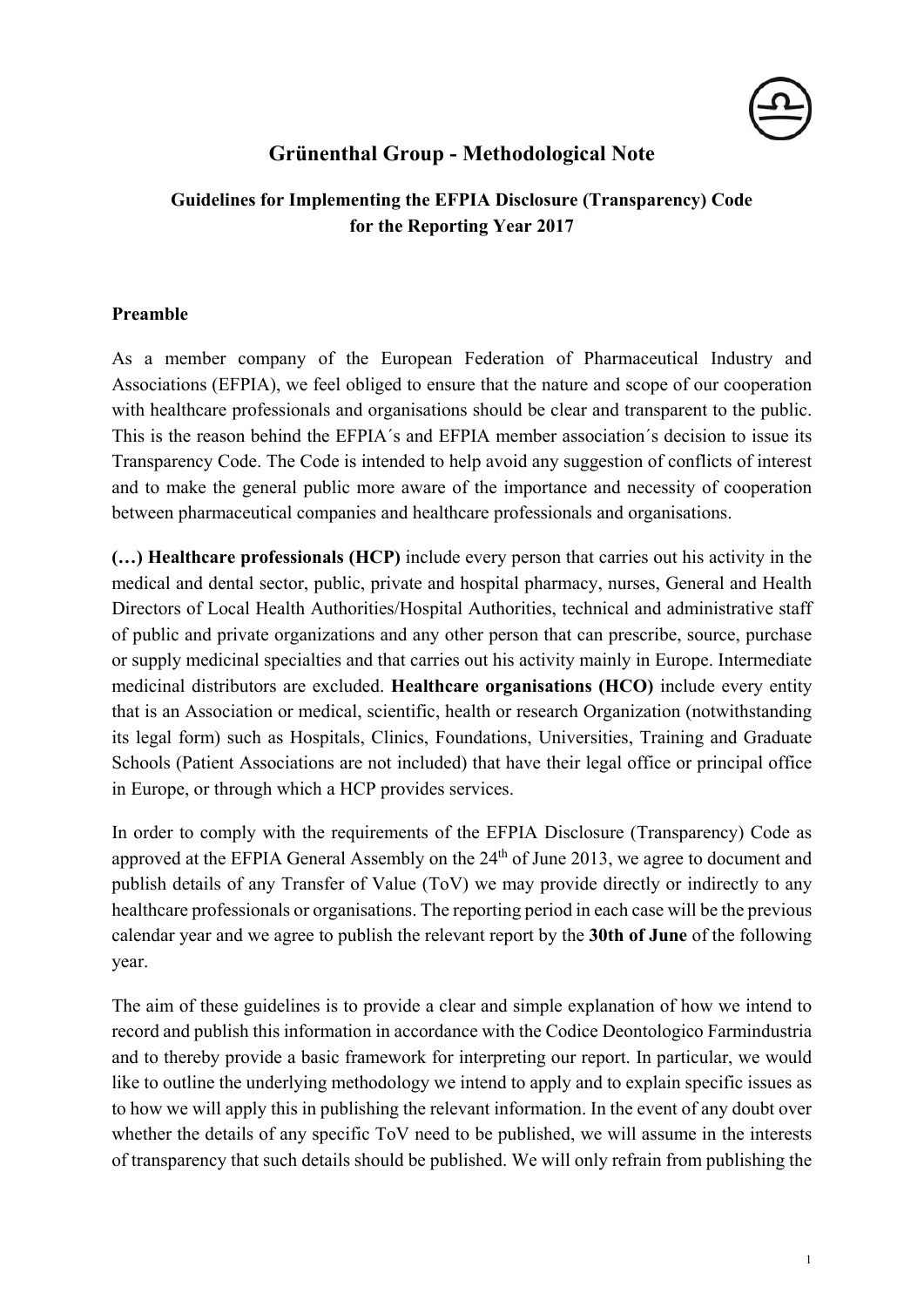

details of those ToV where this is clearly not required under the Codice Deontologico Farmindustria .

These guidelines are structured as follows: each question will be followed by an explanation and/or an example and specific details of how we intend to comply with the requirements set out in the EFPIA Transparency Code.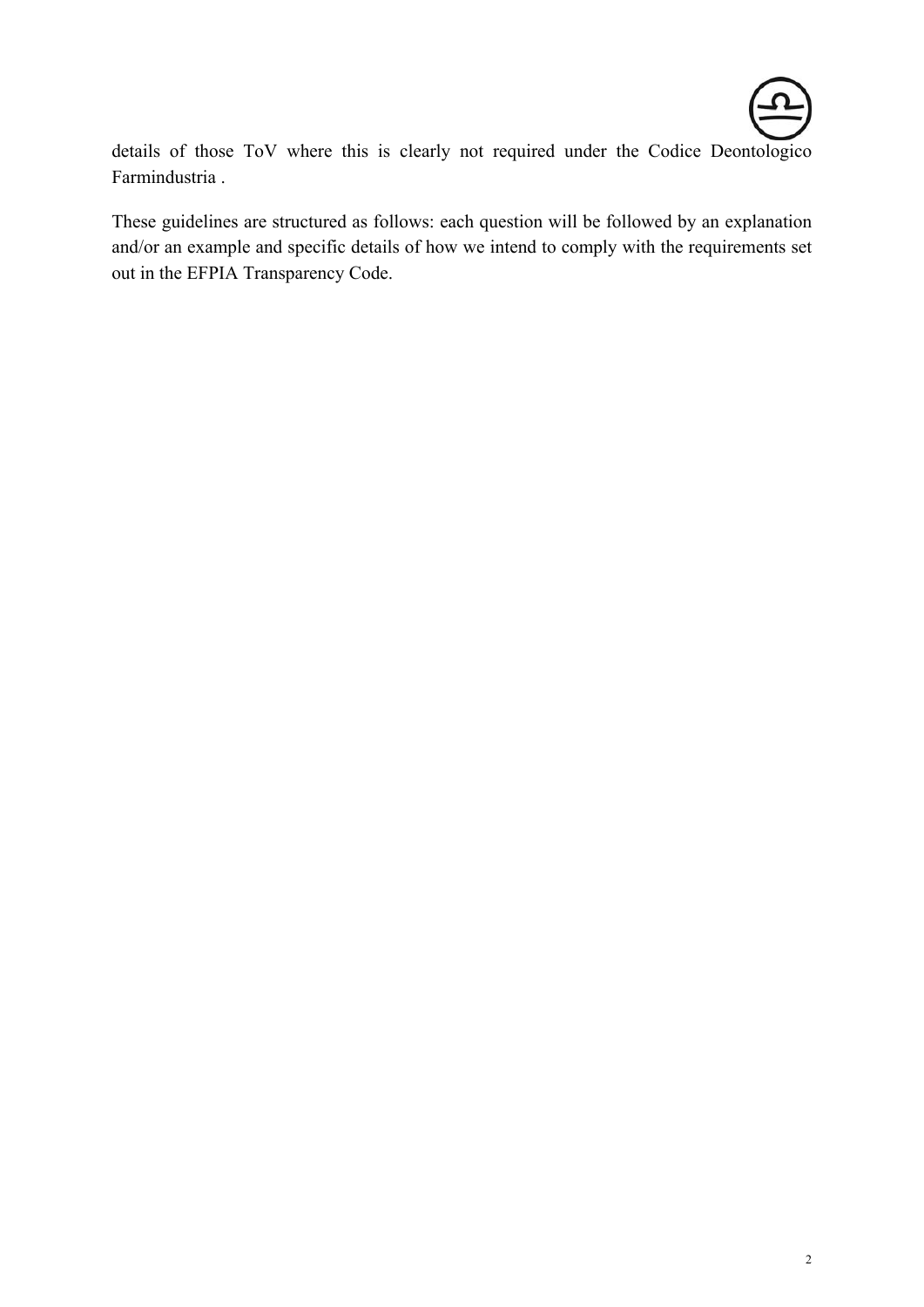

# **Contents**

| 1.  |                                                                                |  |
|-----|--------------------------------------------------------------------------------|--|
| 2.  |                                                                                |  |
| 3.  |                                                                                |  |
| 4.  |                                                                                |  |
|     |                                                                                |  |
| 1.  |                                                                                |  |
| 2.  |                                                                                |  |
| 3.  |                                                                                |  |
| 4.  |                                                                                |  |
| 5.  | Publication of ToV relating to contractual arrangements lasting several years8 |  |
| 6.  |                                                                                |  |
| 7.  |                                                                                |  |
| 8.  | Recording of ToVgranted to universities and other educational                  |  |
| 9.  | Indirect payment of ToV to healthcare professionals and organisations 9        |  |
| 10. |                                                                                |  |
|     |                                                                                |  |
| 1.  |                                                                                |  |
| 2.  |                                                                                |  |
| 3.  | Continuous professional development events – attendance fees11                 |  |
| 4.  | Continuous professional development events – travel and accommodation          |  |
| 5.  | Continuous professional development events – organisation by an events         |  |
| 6.  | Continuous professional development events – costs for internal events 12      |  |
| 7.  |                                                                                |  |
| 8.  | Service and consultancy fees - reimbursement of expenses13                     |  |
| 9.  |                                                                                |  |
| 10. | R&D - "non-clinical health and environmental safety tests"14                   |  |
| 11. |                                                                                |  |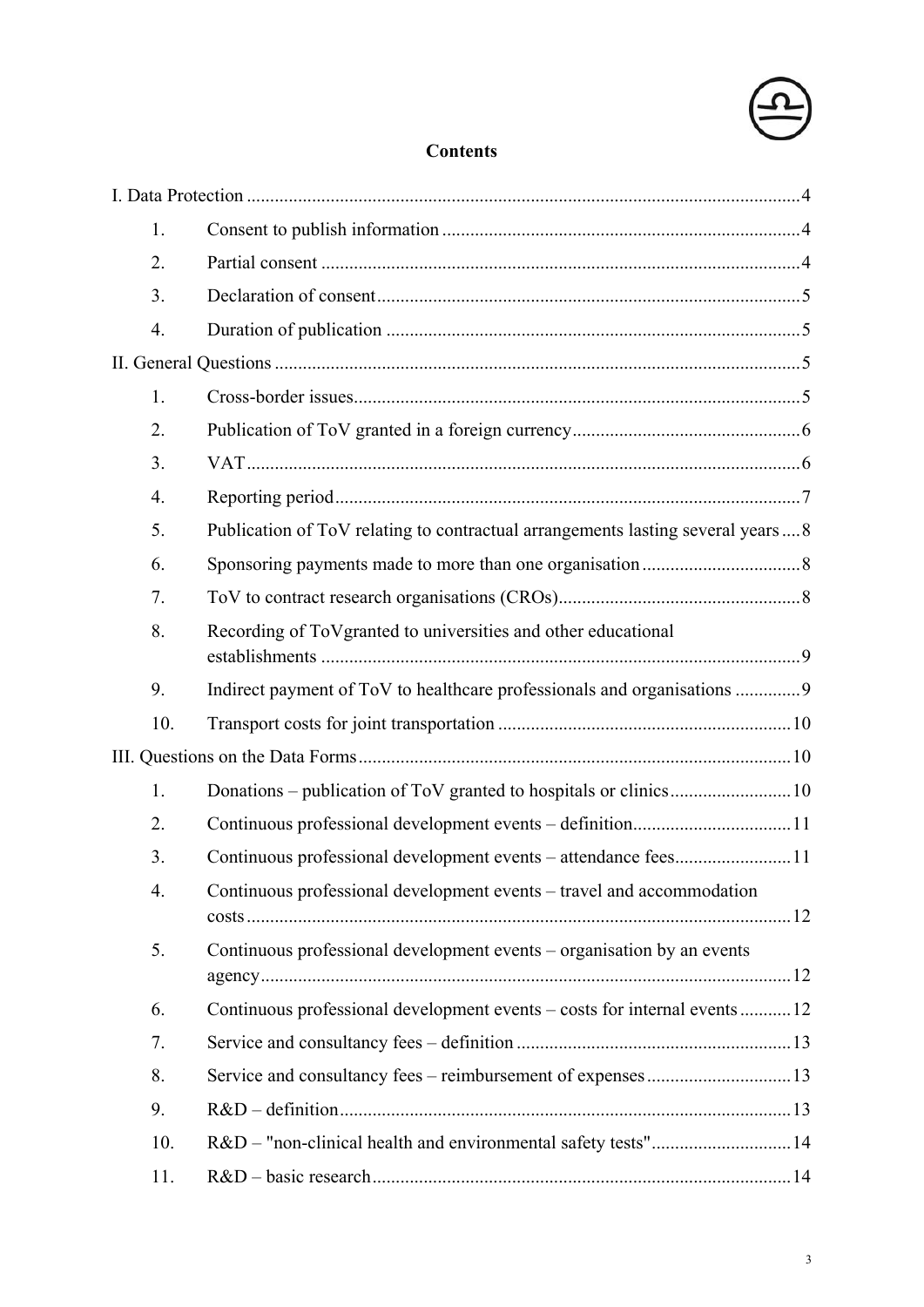## **I. DATA PROTECTION**

#### 1. **Consent to publish information**

1.1 **Question** 

## *How important is the permission from the healthcare professionals or organisations concerned in terms of publishing the information?*

#### 1.2 **Legal background**

Everyone is entitled by law to protection of data relating to them. This basic right covers the recording, processing and dissemination of any personal information, whereby any of these shall require the specific consent of the person affected. There are strict requirements for any such consent  $-$  it must be explicit, it needs to be visually highlighted in any contractual texts or similar documents and must be clearly and transparently worded.

#### 1.3 **Our approach**

We made the maximum effort to obtain healthcare professionals' consent to publish details of any ToV they receive from us. If this consent is denied, we will only publish the total value of the ToV without specifying the name of the recipient. If the consent is refused after publication of data we will adjust the report within 10 working days.

#### 2. **Partial consent**

#### 2.1 **Question**

## *What will we do if a healthcare professional only agrees to publication of some of the relevant information, despite our efforts to obtain full consent?*

#### 2.2 **Example**

This situation may arise, for instance, where the healthcare professional agrees to the publication of details of having received funding to attend a professional congress or seminar, but does not agree to the publication of the travel and accommodation costs associated with the trip. Another potential example is where the person concerned agrees to the publication of the expenses paid in connection with attending such an event, but not to the publication of any associated consultancy fee.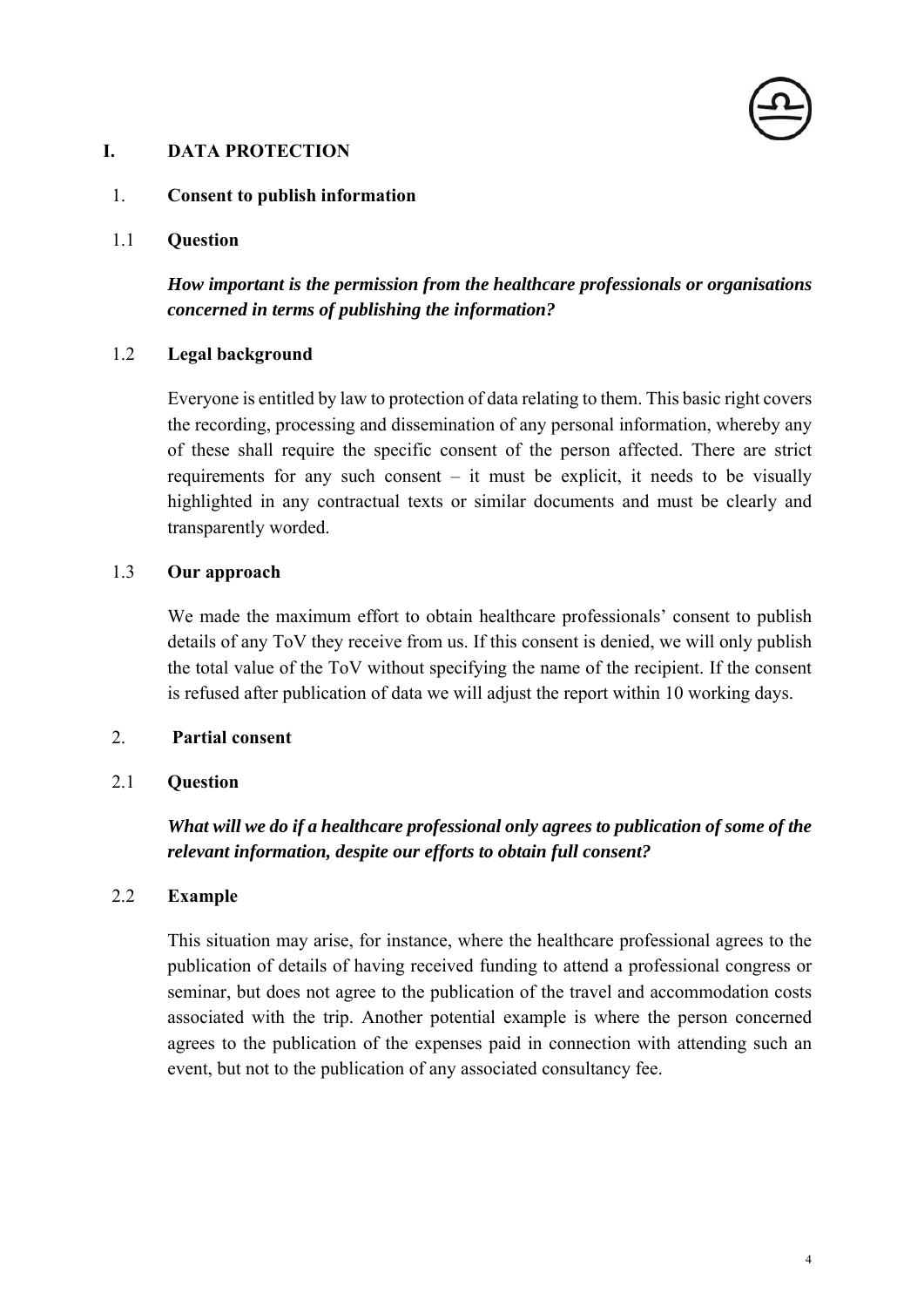

## 2.3 **Our approach**

If only partial consent to publication is given, the amount of all the ToV to the healthcare professional concerned will only be included in the column indicating total amounts.

For international activities with cross-border transactions we will respect the consent decision given for this specific activity even if the consent status for local activities is different.

## 3. **Declaration of consent**

#### 3.1 **Question**

*What sort of declaration of consent is our data processing based on?* 

## 3.2 **Our approach**

We use the specimen data privacy declaration contained in the Appendix (**Appendix: Specimen Data Privacy Declaration**) for all healthcare professionals and organisations.

## 4. **Duration of publication**

## 4.1 **Question**

*How long do we make the information available for on our www.transparency.grunenthal.com platform and the respective country website www.transaparency.grunenthal.it?* 

## 4.2 **Our approach**

Our report is generally available for a period of 3 years. We will amend the report accordingly in the event that any healthcare professional should withdraw their consent during such period or update the data as needed.

## **II. GENERAL QUESTIONS**

## 1. **Cross-border issues**

## 1.1 **Questions**

*What will we do in the case of cross-border issues where we provide ToV to a healthcare professional or organisation based in another European state?*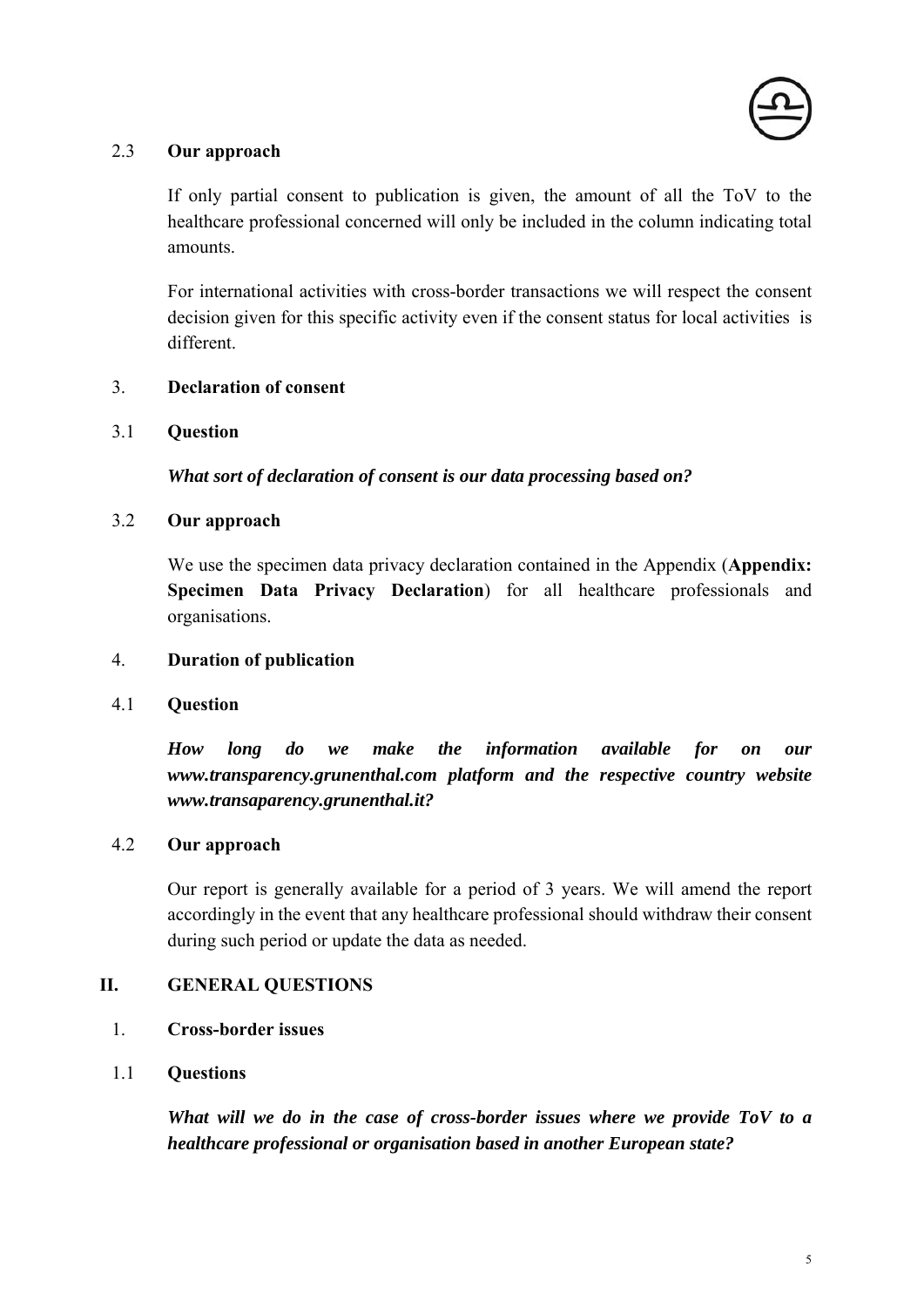

## 1.2 **Examples**

A cross-border situation exists when the pecuniary ToV is granted in a country other than the country in which the healthcare professional or organisation is based, has their practice or main office. This sort of situation includes those cases where we, as a Italybased subsidiary of the Grünenthal Group conclude a consultancy agreement with a doctor based in Germany.

## 1.3 **Our approach**

Any pecuniary ToV which we grant to healthcare professionals or organisations based in another *European member state* in our capacity as a Italian subsidiary of the Grünenthal Group shall be published by our affiliated company based in that country. In the example given above, this would be our German affiliate. Grünenthal HQ will publish the information itself in any country where it does not have an affiliate.

## 2. **Publication of ToV granted in a foreign currency**

## 2.1 **Question**

*What do we do when the ToV is granted in any currency other than euros?* 

## 2.2 **Example**

A doctor based in Italy receives funding from us to take part in a healthcare convention in the US and the attendance fee is paid in US dollars.

## 2.3 **Our approach**

All ToV specified in our report will be denominated in the local currency of the respective country. If the original payment was not made in local currency, we will convert the amount using the average exchange for the month in which the ToV was paid (applicable for grants and donations as well as fees) or for the month when the meeting was hold (related costs that means registration, travel and accommodation costs).

## 3. **VAT**

## 3.1 **Question**

*Will the figures we publish indicate VAT?*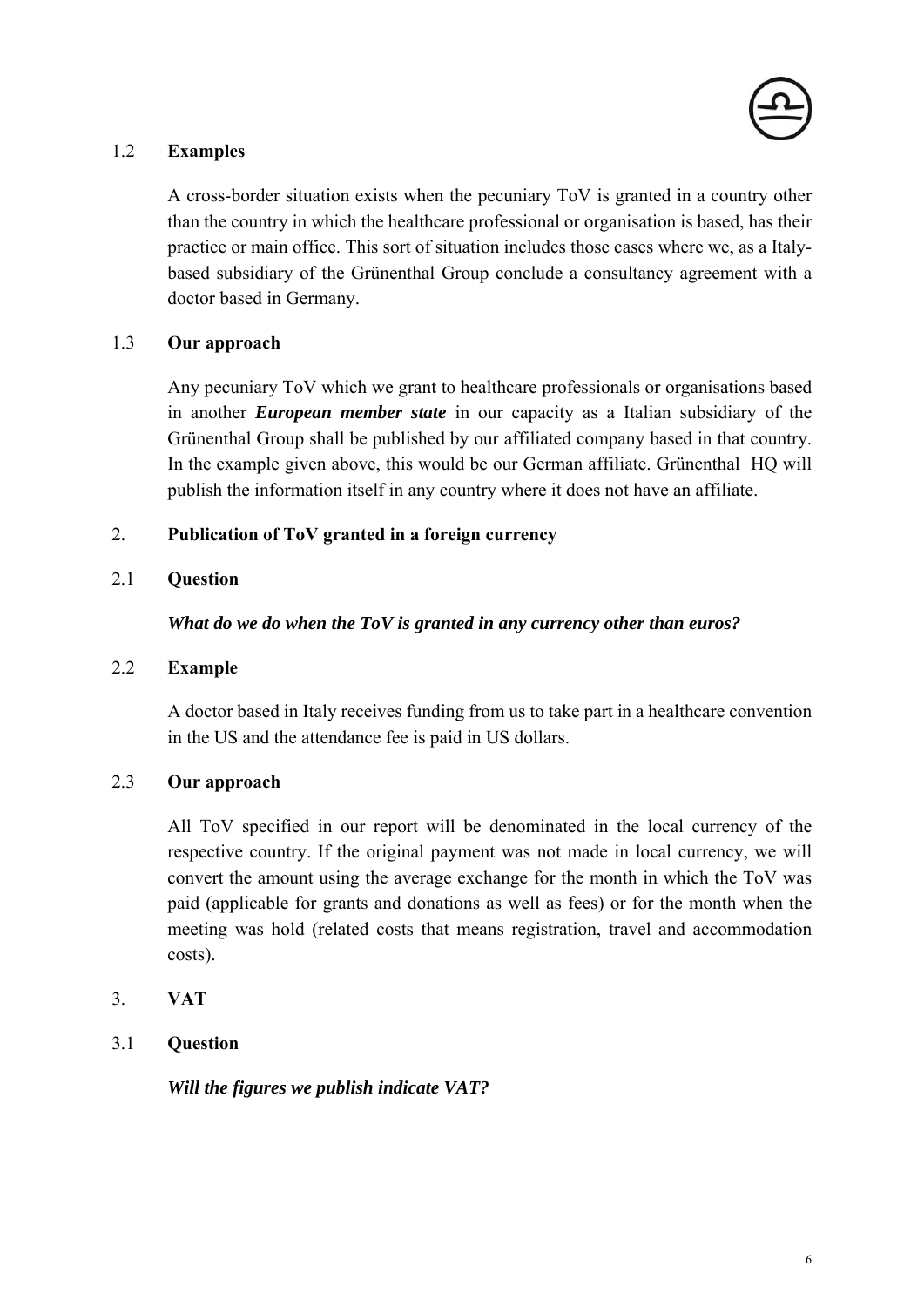

## 3.2 **Legal background**

The EFPIA Disclosure Code essentially allows us to publish gross or net figures (i.e. including or excluding VAT).

## 3.3 **Our approach**

We will publish the ToV paid as net amounts, i.e. excluding VAT.

## 4. **Reporting period**

#### 4.1 **Question**

*What will we do if more than one reporting period needs to be considered when publishing details of ToV?* 

#### 4.2 **Example**

This situation may arise in the event that a healthcare professional agrees during one reporting period to appear as a guest speaker at an event, but this event then actually takes place in the following reporting period. Another potential example is where ToV is granted in one reporting period, but relates to an event taking place in the next reporting period.

#### 4.3 **Our approach**

We will publish ToV in accordance with our internal accounting regulations in the reporting period in which ToV was actually granted to the healthcare professional and recorded in our accounts. All paid amounts related to grants and donations and fees will be reported with the year of the actual payment. All meeting related costs (registration, travel and accommodation also in connection with a fee) will be published for the year when the meeting takes place.

In the event that our internal accounting regulations should change, meaning that a ToV which would have been published in the latter reporting period under the previous regulations would, under the amended regulations, be published in the earlier reporting period, we will continue to publish ToV in the latter reporting period. This means that any changes to our internal regulations will not result in any failure to publish details of any ToV subject to a publication requirement.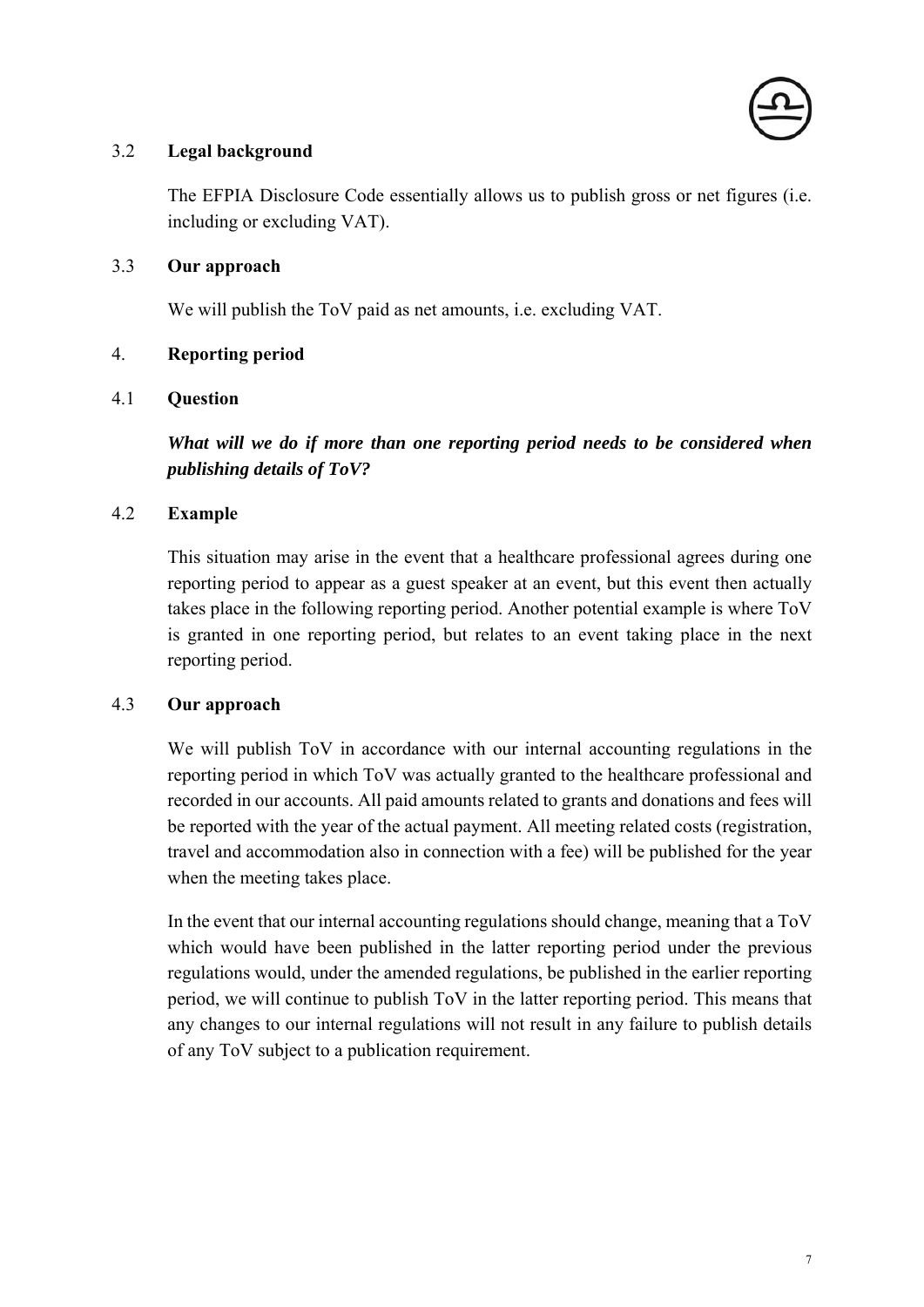

## 5. **Publication of ToV relating to contractual arrangements lasting several years**

## 5.1 **Question**

*What will we do in the event of publishing details of a ToV granted in relation to a contract stretching over several years?* 

## 5.2 **Example**

This situation may arise, for example, in the event that we conclude a consultancy agreement with a doctor which has a term from 1 July 2015 to 31 December 2018 and which attracts a total consultancy fee of EUR 3,500.

## 5.3 **Our approach**

In such case, we will report the respective milestone payments for the year of the actual payment.

#### 6. **Sponsoring payments made to more than one organisation**

#### 6.1 **Question**

*What will we do in cases where we have a sponsoring agreement with several healthcare organisations?* 

## 6.2 **Our approach**

We will generally publish details ToV on an individual basis in accordance with the EFPIA Disclosure Code. If an individual ToV can be allocated *pro rata* to the relevant organisations, these shares will be published under the name of the respective organisation.

If such an allocation is not possible, we will assume that each organisation receives an equal share and will publish this accordingly.

## 7. **ToV to contract research organisations (CROs)**

## 7.1 **Question**

*What will we do in the event of ToV being granted to contract research organisations (CROs)?*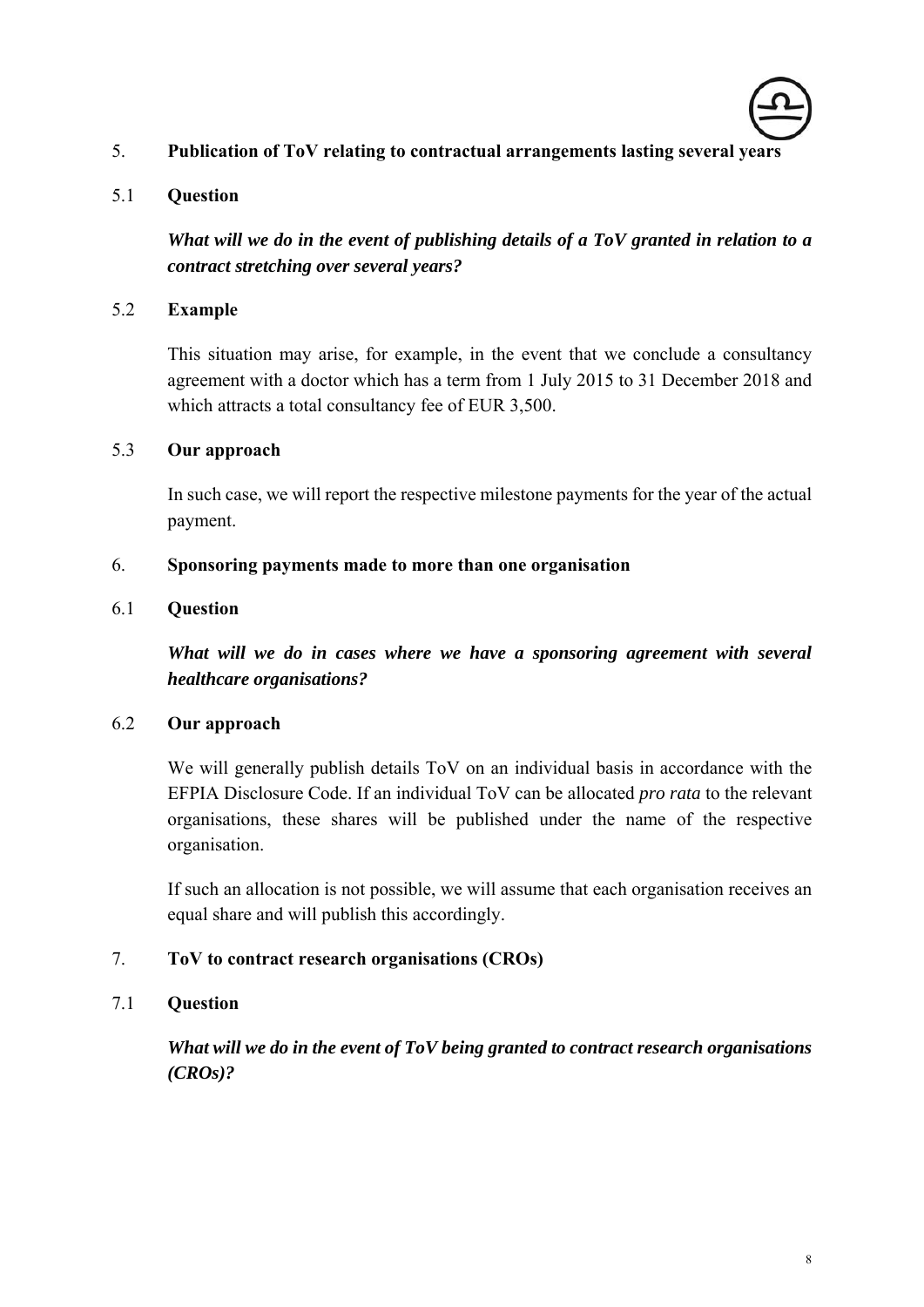

## 7.2 **Background**

Contract / clinical research organisations are research organisations which provide clinical study planning and execution services to companies in the pharmaceutical sector in return for payment.

## 7.3 **Our approach**

We will not generally publish details of any ToV granted to any CROs whose services we retain. The exceptions are those cases where

- the CRO is comprised of healthcare professionals or has links to a medical institution (like a university hospital or a publicly-run organisation). In such case, the CRO is considered to be an organisation and details of any ToV granted to it will be published by us individually in accordance with the general regulations.
- the CRO is used to indirectly grant ToV to healthcare professionals ("passthrough costs"). In such case, we will publish the individual details of each of these ToV, indicating the relevant healthcare professional in each case.

## 8. **Recording of ToV granted to universities and other educational establishments**

## 8.1 **Question**

## *What will we do in terms of the publication of ToV granted to universities and other educational establishments?*

## 8.2 **Our approach**

Generally speaking, any ToV we may grant to universities and other educational establishments are not covered by the EFPIA Disclosure Code. We will only publish details of such ToV in the event that they indirectly find their way to an organisation, such as a university hospital, or one or more healthcare professionals. In such case, we will publish the details of each of those ToV under the name of the university or other educational establishment to which they were granted.

## 9. **Indirect payment of ToV to healthcare professionals**

## 9.1 **Question**

*What will we do in the event that ToV are paid to healthcare professionals indirectly via third parties?*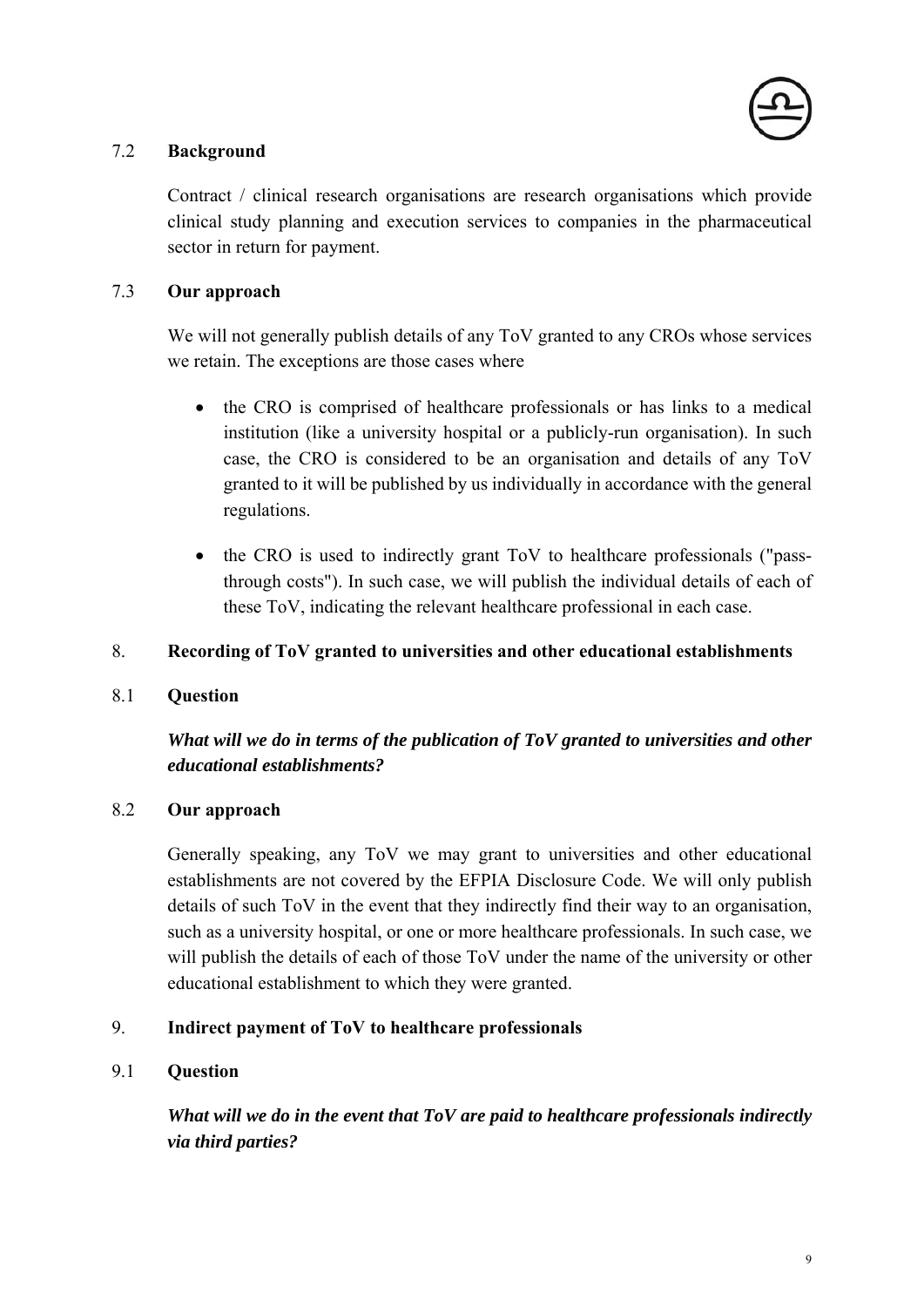

## 9.2 **Our approach**

In the event that we become aware that ToV granted by us to a third party have been passed on to healthcare professionals, or those persons have benefitted from such, we will generally publish the details of each of those ToV under the name of the relevant healthcare professional. Our contractual arrangements with third parties include the data protection provision that third parties require the consent of their own contracting partner for the publication of details relating to ToV and must demonstrate such to us.

#### 10. **Transport costs for joint transportation**

#### 10.1 **Question**

*What will we do about publishing details of transport costs for joint transportation or for the transportation of groups of healthcare professionals?* 

#### 10.2 **Legal background**

It is not necessary under the EFPIA Disclosure Code to allocate ToV paid in the form of transport costs for a group of healthcare professionals to individual healthcare professionals within that group.

#### 10.3 **Our approach**

These costs will not be broken down according to the particular individuals involved and excluded from the reports

## **III. QUESTIONS ON THE DATA FORMS**

#### 1. **Donations – publication of ToV granted to hospitals or clinics**

1.1 Question

#### *What will we do about the publication of donations to hospitals or clinics?*

#### 1.2 **Examples**

It is possible in this case that the donation will be made to a hospital or clinic as a whole or to a department or unit within that institution, such as the oncology unit.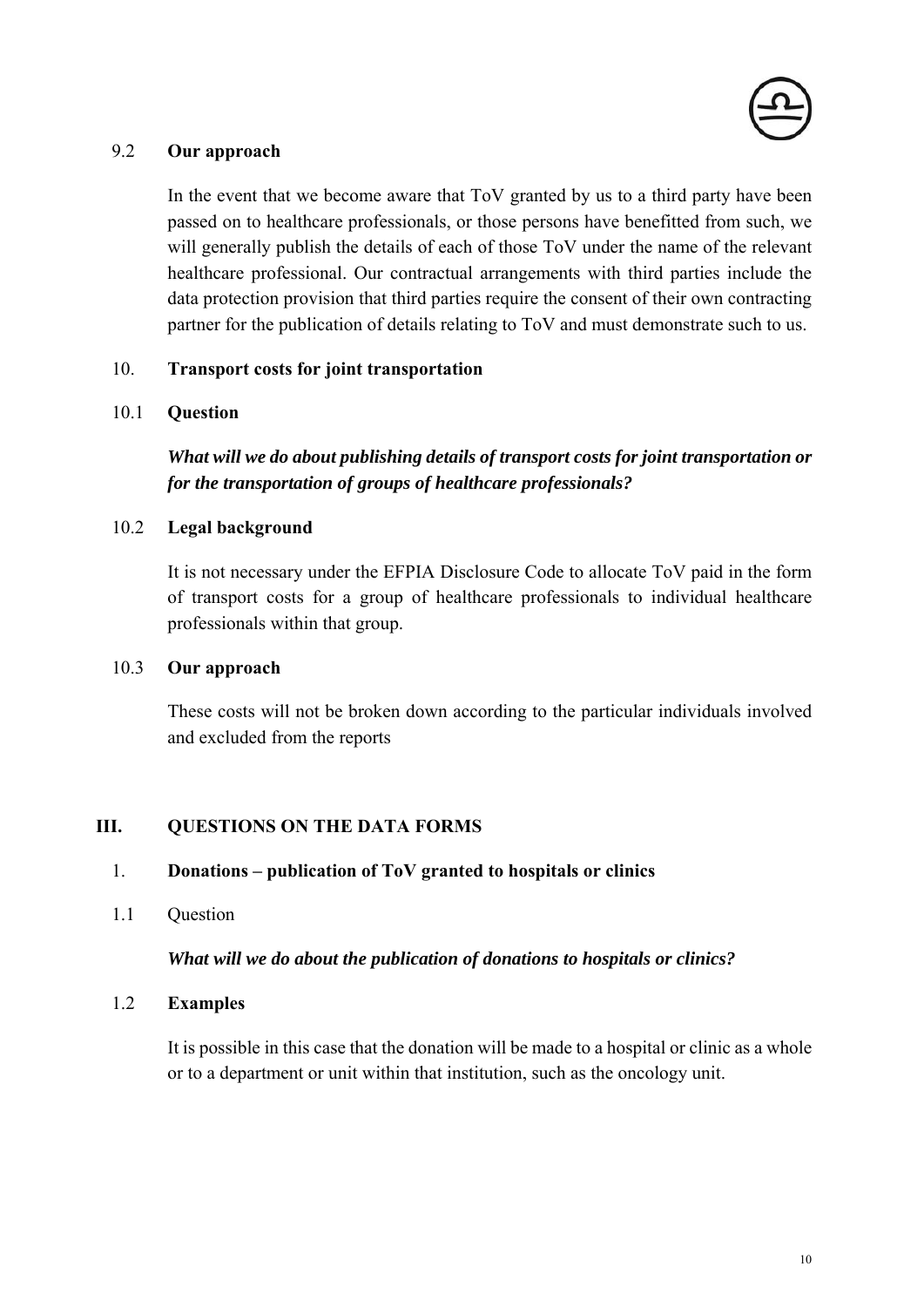

## 1.3 **Our approach**

In the event that the donation is clearly intended for a specific department or unit within a hospital and this department is a legal entity in its own right, we will publish details of the donation and give the name of the department. In the event that the donation is made to the hospital as a whole, we will publish the details thereof and given the name of the hospital.

## 1.4 **Question**

## *Which ToV will we publish relating to sponsoring agreements?*

## 1.5 **Legal background**

In terms of sponsoring agreements, all payments related to these contracts will fall under this category.

#### 1.6 **Our approach**

We will publish the related ToV in the reporting period when the payment has been made even if the related activity (e.g. sponsoring of an event) took place in another year.

## 2. **Continuous professional development events – definition**

## 2.1 **Question**

## *What do we understand by continuous professional development events?*

## 2.2 **Our approach**

We classify any conventions, conferences, symposia etc. with a medical or scientific focus or serving to further the training of healthcare professionals as continuous professional development events.

## 3. **Continuous professional development events – registration fees**

## 3.1 **Question**

*What will we do about the publication of the fees we have assumed for healthcare professionals or organisations to attend external continuous professional development events?*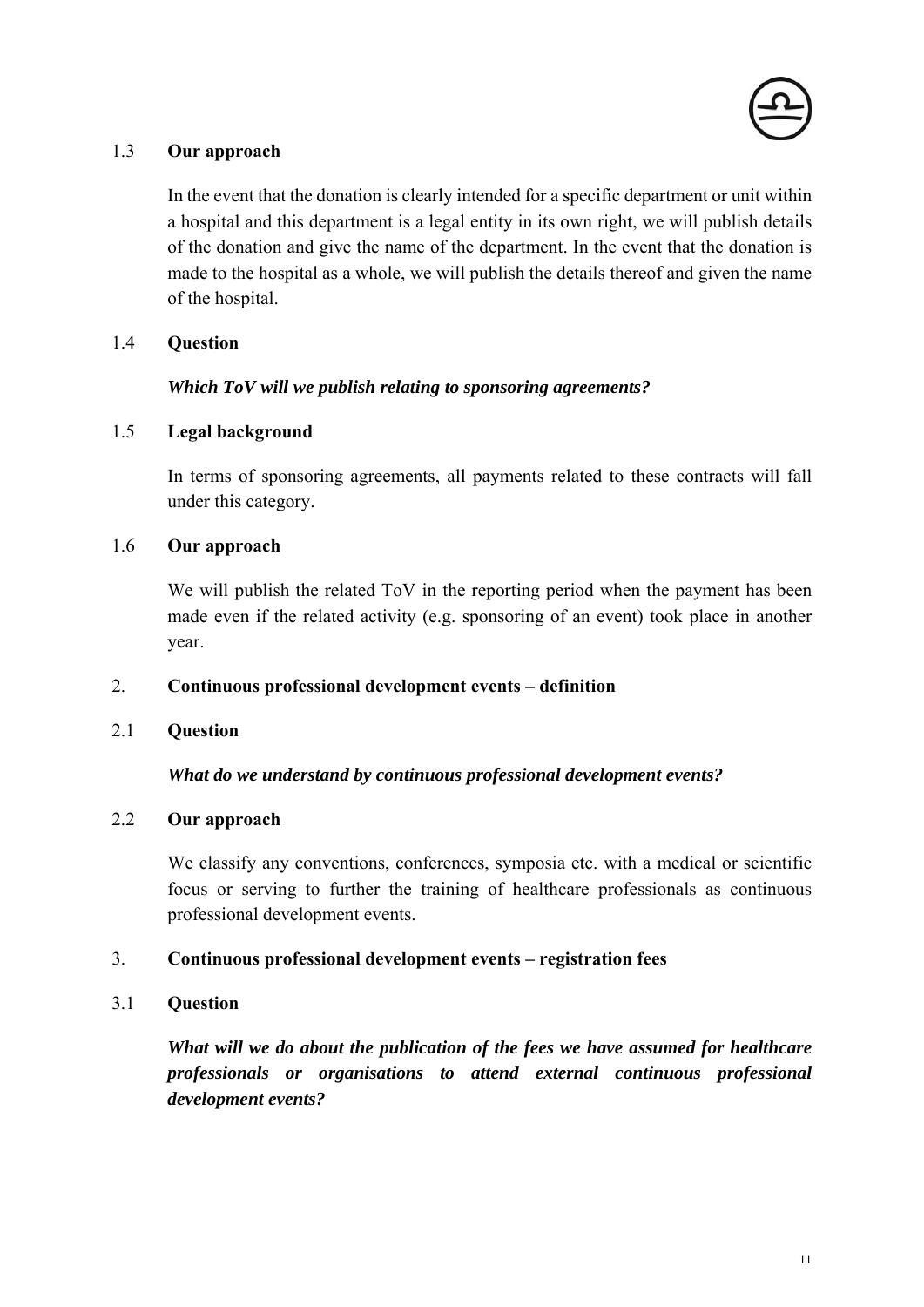

## 3.2 **Our approach**

We will generally publish the payment of registration fees as a ToV to the relevant healthcare professionals in the section devoted to " registration fees". The total amount of such fees assumed during the reporting period will be published for each individual healthcare professional.

## 4. **Continuous professional development events – travel and accommodation costs**

#### 4.1 **Question**

*Which costs will we publish when we assume travel and accommodation costs relating to continuous professional development events?* 

#### 4.2 **Our approach**

We will include all travel and accommodation costs in the report unless they are related to group transfers.

#### 5. **Continuous professional development events – organisation by an events agency**

#### 5.1 **Question**

*What will we do about publishing details of TOV in the event that a continuous professional development event is organised by an events agency?* 

## 5.2 **Our approach**

If an event (convention, conference, symposium etc.) is organised by an events agency and the ToV is paid to that agency, but the event has a clear relevance to a HCO, we will publish details of such ToV and specify the name of the HCO.

#### 6. **Continuous professional development events – costs for internal events**

#### 6.1 **Question**

*What will we do about publishing costs for internal continuous professional development events?* 

## 6.2 **Our approach**

In the event that we charge a registration fee for one of our own internal continuous professional development events and waive it for certain healthcare professionals, we will publish this as a ToV granted to the relevant professional. In the event that we assume the travel and accommodation costs for those persons attending our internal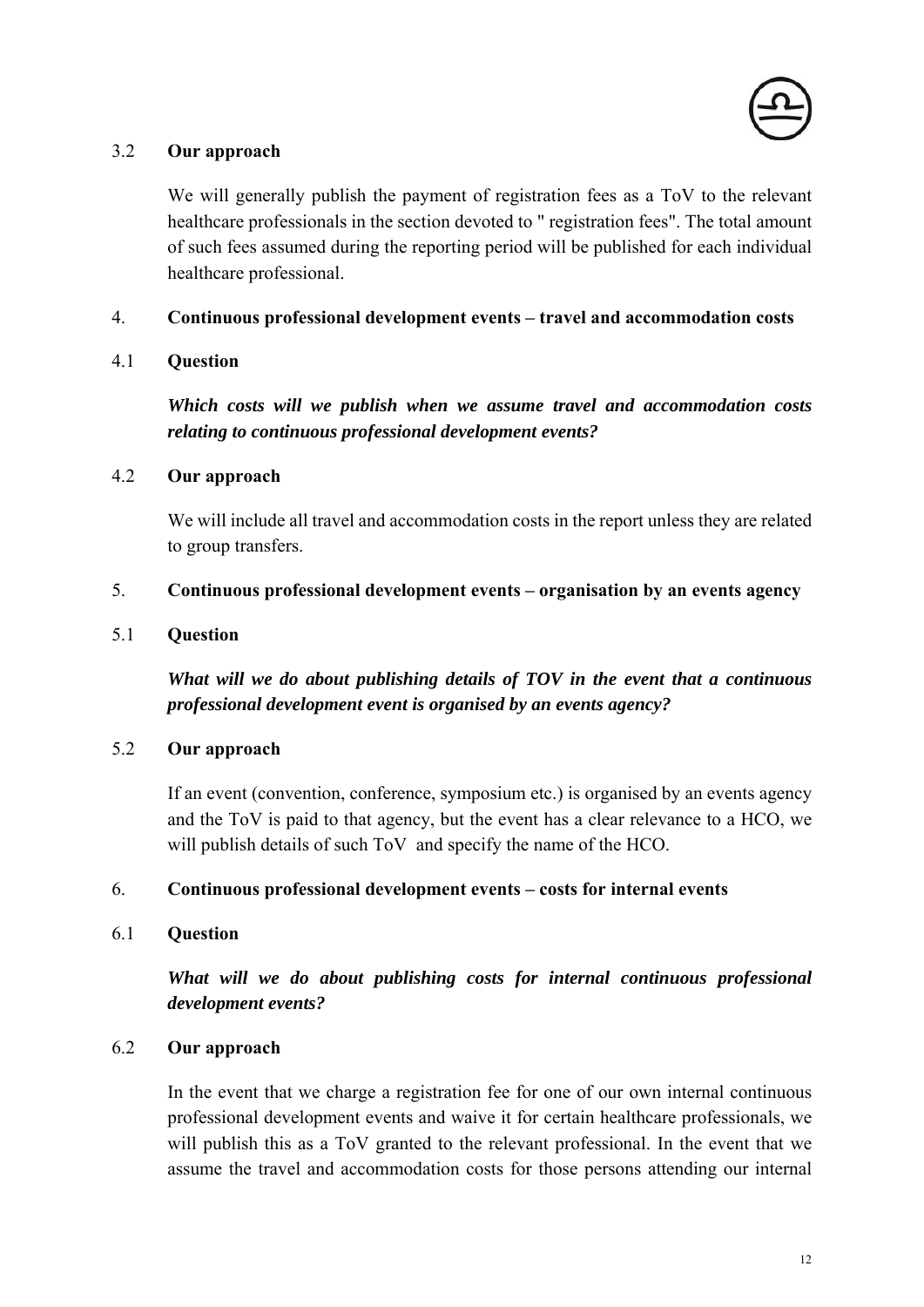

continuous professional development events, details of such will be published specifying the name of the relevant healthcare professional in the category provided for this purpose.

## 7. **Service and consultancy fees – definition**

7.1 **Question** 

*Which TOV do we record as service and consultancy fees?* 

## 7.2 **Legal background**

Service and consultancy fees are due under corresponding service and consultancy agreements.

## 7.3 **Our approach**

Under the category service and consultancy fees, we record all fees unless they are related to R&D which will be disclosed in an aggregate form.

#### 8. **Service and consultancy fees – reimbursement of expenses**

#### 8.1 **Question**

*What will we do about the publication of any expenses reimbursed in connection with service and consultancy fees?* 

## 8.2 **Legal background**

In terms of ToV falling under the category "service and consultancy fees", the data record template provides for any expenses reimbursed being published in addition to and separately from the fee itself. These expenses may include travel and accommodation costs.

#### 8.3 **Our approach**

8.4 Costs for joint transportation of a number of healthcare professionals, will not be respected in the report

## 9. **R&D – definition**

## 9.1 **Question**

*Which ToV come under "R&D"?*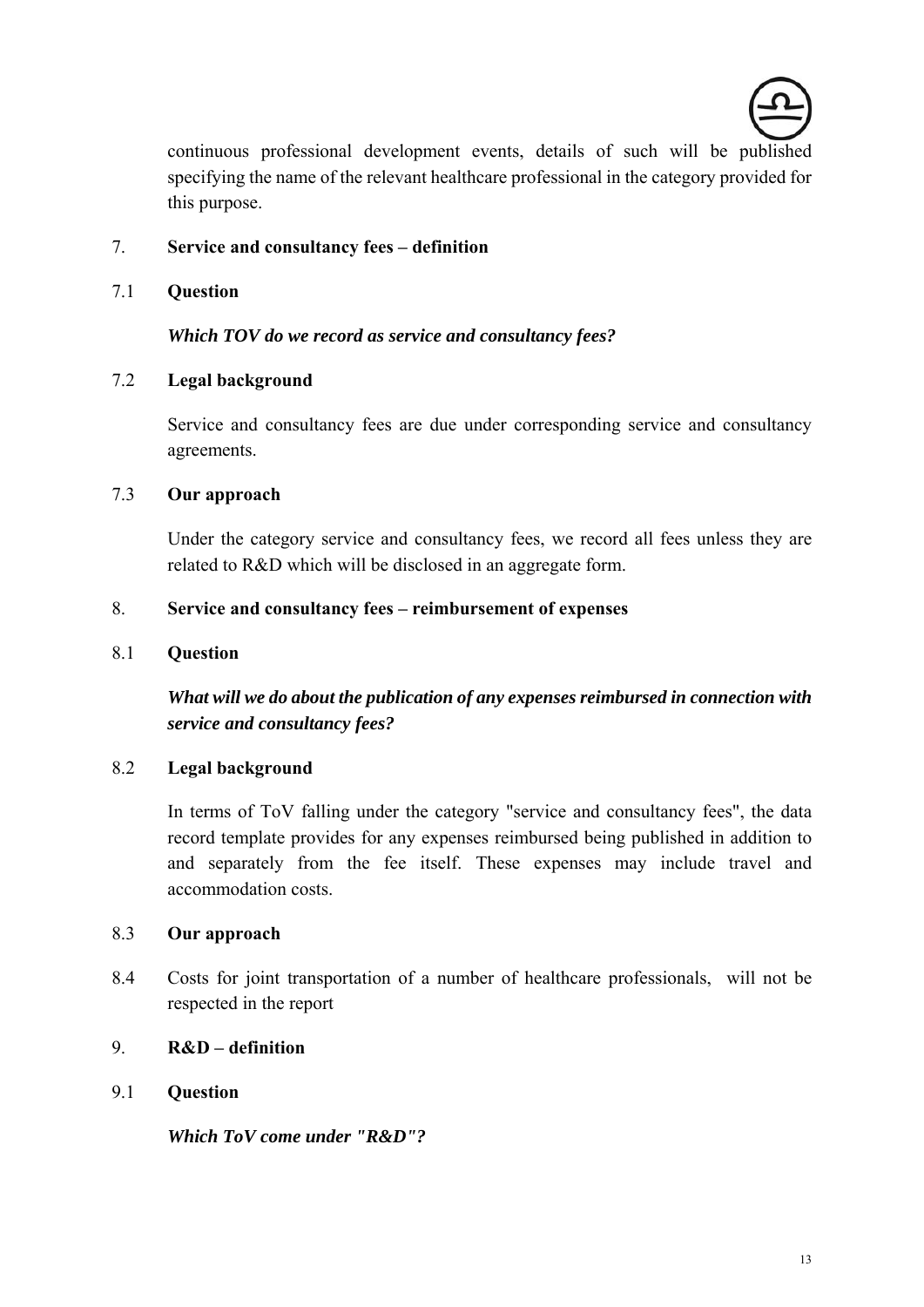

### 9.2 **Our approach**

In terms of the category "R&D", we will only publish those ToV relating to "regulatory" necessary" studies. These are any studies which are required in order to obtain approval for a pharmaceutical product or for post-marketing surveillance. We would consider this to include the planning and implementation of non-clinical studies (in accordance with the OECD Principles on Good Laboratory Practice), Phase I to IV clinical studies (pursuant to Directive 2001/20/EC) and non-interventional studies within the meaning of Article 15 EFPIA Code. We also include those studies which are necessary to demonstrate the additional benefit of a pharmaceutical product and to demonstrate or maintain that the expenses involved should be reimbursed.

#### 10. **R&D – "non-clinical health and environmental safety tests"**

#### 10.1 **Question**

*What will we do about publishing TOV relating to "non-clinical health and environmental safety tests"?* 

#### 10.2 **Our approach**

In terms of publishing ToV relating to "non-clinical health and environmental safety tests", we would only publish the total value of these for the category "R&D" in the event that the tests they relate to are suitable for submission to an approval authority. In all other cases, we will publish the ToV, specifying the name of the recipient. Can be stated as "Not applicable" in the local note (if true)

#### 11. **R&D – basic research**

#### 11.1 **Question**

#### *What will we do about publishing TOV relating to basic research?*

#### 11.2 **Our approach**

We will publish the total value of ToV for basic research under the category "R&D".

In the event that we support basic research in the form of donations to a university hospital, for example, we will publish the corresponding ToV under the category "monetary donations / donations in kind".